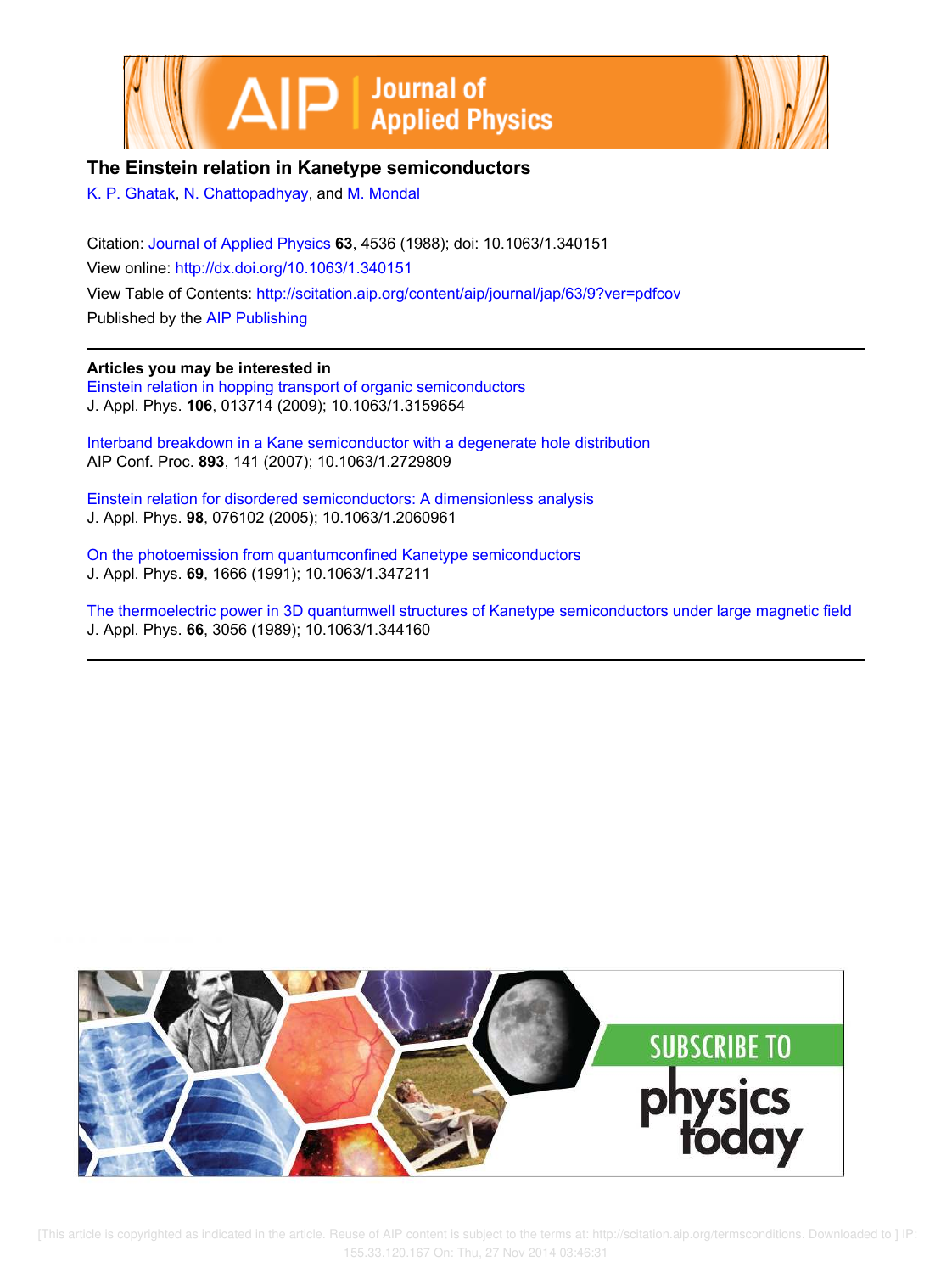# The Einstein relation in Kane&type semiconductors

#### K. P. Ghatak

Department of Electronics and Telecommunication Engineering, Faculty of Engineering and Technology, *University of Jadaripur, Calcutta 700032, India* 

#### N. Chattopadhyay and M. Monda!

*Department of Physics, University College of Science and Technology,* 92 *Acharya Prafulla Chandra Road, Calcutta-7OG 009, India* 

(Received 8 June 1987; accepted for publication 9 December 1987)

An attempt is made to investigate the Einstein relation for the diffusivity-mobility ratio of the carriers in degenerate Kane-type semiconductors, taking  $n\text{-}Cd_3As_2$  as an example, on the basis of a newly derived dispersion relation of the conduction electrons allowing various types of anisotropies in the band parameters within the framework of  $\mathbf{k} \cdot \mathbf{p}$  formalism. It is found that the above ratio increases with increasing carrier degeneracy and is in quantitative agreement with the suggested experimental method of determining the Einstein relation in degenerate semiconductors having an arbitrary dispersion relation. In addition, the corresponding results for an isotropic three-band Kane model are also obtained from the expressions derived.

### I. iNTRODUCTION

It is well known that the Einstein relation for the diffusivity-mobility ratio of the carriers in semiconductors (here after referred to as DMR) is a very useful one since this is more accurate than any of the individual relations for the diffusivity or the mobility, which are considered to be the two most widely used parameters of carrier transport in semiconductors. It may also be noted that because of the performance of the semiconductor devices at the device terminals and the speed of operation of modem switching, semiconductor devices are significantly influenced by the degree of carrier degeneracy,<sup>1,2</sup> the simplest way of analyzing them would be to use the expression for the DMR, which in turn enables us to express the aforementioned features of semiconductor devices in terms of carrier concentration. In recent years, the connection of the DMR with the velocity autocorrelation function, $3$  its relation with the screening of the carriers in semiconductors,<sup>4</sup> and the various modifications of the same ratio for degenerate semiconductors having different types of band structures have been investigated in the literature<sup>5-10</sup> under various approximations. Nevertheless, the generalized expression for such a ratio has yet to be investigated by formulating the generalized band structure. In this work, we shall take  $A_3^H B_2^V$  type of narrow-gap semiconductors having tetragonal crystal structure.<sup>11</sup> Various types of device-oriented applications of  $A_3^H B_2^V$  compounds having Kane-type energy bands have drawn the attention of the investigators to different physical properties of the said semiconductors.<sup>12</sup> Incorporating the crystal potential to the Hamiltonian and the special features of the above narrowgap materials, Bodnar<sup>13</sup> proposed an  $E$ -k dispersion relation of the condition electrons in the same semiconductor using the assumption of an isotropic spin-orbit splitting parameter. It would, therefore, be of much interest to investigate the DMR in these materials by generalizing the above model within the framework of  $\mathbf{k} \cdot \mathbf{p}$  formalism since the anisotropic spin-orbit splitting parameter is a significant physical feature of  $A_3^H B_2^V$  semiconductors.<sup>14</sup>

In Sec. II A we shall generalize the Bodnar model by

4536 J. Appl. Phys. 63 (9). 1 May 1988 0021 -8979/88/094536-04\$02.40 @ 1988 American Institute of Physics 4536

incorporating the anisotropy of the spin-orbit splitting parameter and using Kane's k•p method. We shall then formulate the DMR by deriving the appropriate electron statistics. In Sec. II B we shall obtain the corresponding results for isotropic three-band Kane model from our generalized expressions under certain limiting conditions. We shall also suggest a method of determining the DMR in degenerate semiconductors having an arbitrary dispersion relation from the experimental data of the thermoelectric power of the electrons in the presence of a classically large magnetic field in Sec. II C. We shall study the doping dependence ofDMR by taking  $n\text{-Cd}_3\text{As}_2$  for the purpose of numerical computation which is being increasingly used in Hall pickups and thermal detectors.

### Ii. THEORETICAL BACKGROUND

### A. Formulation of band structure and the subsequent derivation of the DMR in  $A_3^{\prime\prime}$   $B_2^{\prime\prime}$  semiconductors

The form of the k<sub>p</sub> matrix for  $A_3^H B_2^V$  semiconductors can be written, following Kildal,<sup>15</sup> as

$$
H = \begin{bmatrix} H_1 & H_2 \\ H_2^+ & H_1 \end{bmatrix},
$$
 (1)

where

$$
H_{1} = \begin{bmatrix} E_{g} & P_{\parallel}k_{z} & 0 & 0 \\ P_{\parallel}k_{z} & -\left[\delta + (\Delta_{\parallel}/3)\right] & (\sqrt{2}/3)\Delta_{\perp} & 0 \\ 0 & (\sqrt{2}/3)\Delta_{\perp} & -\frac{2}{3}\Delta_{\parallel} & 0 \\ 0 & 0 & 0 & 0 \\ 0 & 0 & 0 & 0 \\ -f_{-} & 0 & 0 & 0 \\ f_{+} & 0 & 0 & 0 \end{bmatrix},
$$

where  $E_g$  is the band gap,  $P_{\parallel}$  and  $P_i$  are the momentummatrix elements || and 1 to the direction of the *c* axis, respectively,  $\delta$  is the crystal-field splitting parameter,  $\Delta_{\parallel}$  and  $\Delta_{\perp}$ are the spin-orbit splitting parameters along and perpendic-

[This article is copyrighted as indicated in the article. Reuse of AIP content is subject to the terms at: http://scitation.aip.org/termsconditions. Downloaded to ] IP: 155.33.120.167 On: Thu, 27 Nov 2014 03:46:31 $\langle \ldots \rangle$  .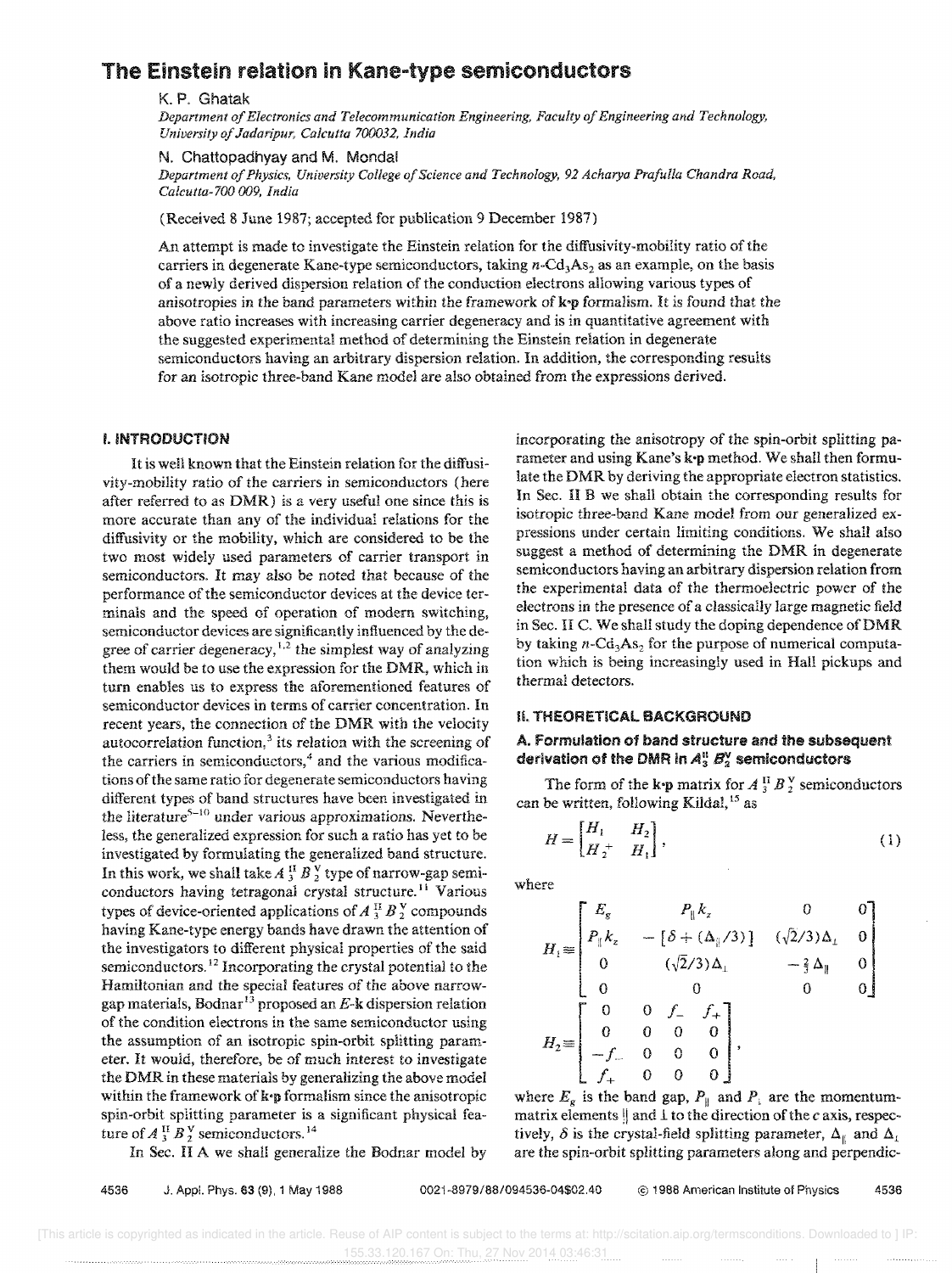ular to the *c* axis, respectively,  $f_{\pm} \equiv (P_1 / \sqrt{2}) (k_x \pm ik_y)$ , and  $i\equiv\sqrt{-1}$ . Thus, neglecting the contributions of the higher bands and the free-electron energy, the diagonalization of the above matrix leads to the dispersion relation of the conduction electron in bulk specimens of  $A_3^H B_2^V$  type of semiconductors as

$$
C(E) = A(E)k_T^2 + B(E)k_z^2, \qquad (2)
$$

where

$$
C(E) \equiv E(E + E_g) [ (E + E_g) (E + E_g + \Delta_{\parallel})
$$
  
+  $\delta(E + E_g + \frac{2}{3}\Delta_{\parallel}) + \frac{2}{9} (\Delta_{\parallel}^2 - \Delta_{\perp}^2) ]$ ,  
 $k_T \equiv [k_x^2 + k_y^2]^{1/2}$ ,

*E* is the energy as counted from the bottom of the conduction band,

$$
A(E) = [2m_1^*(E_g + \frac{2}{3}\Delta_1)]^{-1}\hat{\pi}^2 E_g (E_g + \Delta_1)
$$
  
 
$$
\times [\delta(E + E_g + \Delta_{\parallel}) + (E + E_g)
$$
  
 
$$
\times (E + E_g + \frac{2}{3}\Delta_{\parallel}) + \frac{1}{9}(\Delta_{\parallel}^2 - \Delta_1^2)],
$$
  

$$
B(E) = \hat{\pi}^2 E_g [2m_{11}^*(E_g + \frac{2}{3}\Delta_{\parallel})]^{-1}(E_g + \Delta_{\parallel})
$$
  

$$
\times [(E + E_g)(E + E_g + \frac{2}{3}\Delta_{\parallel})], \quad \hbar = h/2\pi,
$$

where *h* is the Planck's constant and  $m_{\parallel}^*$  and  $m_{\perp}^*$  are the longitudinal and transverse effective electron masses at the edge of the conduction band, respectively.

The use of Eq. (2) leads to the expression of the electron statistics as

$$
n_0 = \int_0^\infty z(E) \left[ 1 + \exp\left(\frac{E - E_F}{K_B T}\right) \right]^{-1} dE, \qquad (3)
$$

where

$$
z(E) \equiv \int_0^{k_{\text{max}}} \pi k \, \frac{2}{T} \, dk_z \ ,
$$

where  $E_F$  is Fermi energy as measured from the edge of the conduction band,  $K_B$  is the Boltzmann constant, and T is the temperature. Evaluating the above integral we get

$$
n_0 = (3\pi^2)^{-1} [M(E_F) + + N(E_F)] \tag{4}
$$

where

$$
M(E_F) \equiv \left[ C(E_F) \right]^{3/2} \left[ A(E_F) \sqrt{B(E_F)} \right]^{-1},
$$
  
\n
$$
N(E_F) \equiv \sum_{r=1}^{s} L(r,0) \left[ M(E_F) \right],
$$
  
\n
$$
L(r,J) \equiv 2(k_B T)^{2r} (1 - 2^{1 - 2r}) \zeta(2r) \frac{d^{2r+J}}{dE_F^{2r+J}},
$$

where r and *J* are the sets of real positive integers and  $\zeta(2r)$  is the zeta function of order *2r.* Since the DMR of the electrons

in semiconductors can, in general, be expressed<sup>9</sup> as  
\n
$$
\frac{D}{\mu} = \frac{1}{e} n_0 \left( \frac{\partial n_0}{\partial E_F} \right)^{-1}.
$$
\n(5)

We can combine Eqs. (4) and (5) to obtain the generalized expression for the same ratio in degenerate  $A_3^H B_2^V$  semiconductors as

$$
\left(\frac{D}{\mu}\right) = \frac{1}{e} \left[M(E_F) + N(E_F)\right] \left[p(E_F) + q(E_F)\right]^{-1}, \quad (6)
$$

where *e* is the electron charge,

4537 J. Appl. Phys .• Vol. 63, No.9. i May 1986

$$
p(E_F) = \left(\frac{3}{2}\frac{C_1(E)\sqrt{C(E)}}{A(E)\sqrt{B(E)}} - \frac{A_1(E)C(E)^{3/2}}{A^2(E)\sqrt{B(E)}}\right)
$$

$$
-\frac{C^{3/2}(E)B_1(E)}{A(E)B^{3/2}(E)}\Big|_{E=E_F},
$$

$$
C_1(E) = \left\{4E^3 + 3E^2(3E_g + \Delta_{\parallel} + \delta) + 2E\left[3E_g^2 + 2\Delta_{\parallel}E_g + 2\delta E_g + \frac{2}{3}\Delta_{\parallel}\delta\right] + \frac{2}{9}\left(\Delta_{\parallel}^2 - \Delta_{\perp}^2\right)\right\} + \left[E_g^3 + \Delta_{\parallel}E_g^2 + \delta E_g^2\right]
$$

$$
+ \frac{2}{3}\Delta_{\parallel}\delta E_g + \frac{2}{9}E_g\left(\Delta_{\parallel}^2 - \Delta_{\perp}^2\right)\right],
$$

$$
A_1(E) = \hbar^2 E_g(E + \Delta_{\perp})\left[2m_1^*(E_g + \frac{2}{3}\Delta_{\perp})\right]^{-1}
$$

$$
\times \left[2E + 2E_g + \delta + \frac{2}{3}\Delta_{\parallel}\right],
$$

$$
B_1(E) = \hbar^2 E_g(E_g + \Delta_{\parallel})\left[2m_1^*(E_g + \frac{2}{3}\Delta_{\parallel})\right]^{-1}
$$

$$
\times (2E + 2E_g + \frac{2}{3}\Delta_{\parallel})
$$

and

$$
q(E_F) \equiv \sum_{r=1}^s L(r,1) \left[ M(E_F) \right].
$$

#### B. Special case

Under the substitutions  $\delta = 0$ ,  $\Delta_{\parallel} = \Delta_{\perp} = \Delta$  (the isotropic spin-orbit splitting parameter), and  $m_l^* = m_l^* = m^*$ (the isotropic effective mass at the edge of the conduction band), Eq. (2) takes the form

$$
\frac{\hbar^2 k^2}{2m^*} = \gamma(E),
$$
\n
$$
\gamma(E) \equiv \frac{(E_g + \frac{2}{3}\Delta)E(E + E_g + \Delta)(E + E_g)}{E_g(E_g + \Delta)(E + E_g + \frac{2}{3}\Delta)},
$$
\n(7)

which is the standard dispersion relation for Kane-type semiconductors and is known as the three-band Kane model.<sup>16</sup> Using the above conditions, Eqs. (4) and (6) assume the forms

 $(8)$ 

 $n_0 = (3\pi^2)^{-1} [r(E_F) + s(E_F)]$ and

$$
D/\mu = (1/e) [r(E_F) + s(E_F)] [a(E_F) + b(E_F)]^{-1}, (9)
$$
  
where

$$
r(E_F) = [\gamma(E_F)]^{3/2},
$$
  
\n
$$
s(E_F) = \sum_{r=1}^{3} L(r,0) [r(E_F)],
$$
  
\n
$$
a(E_F) = \frac{3}{2}\gamma_1(E_F)\sqrt{\gamma(E_F)},
$$
  
\n
$$
\gamma_1(E_F) = \gamma(E_F) [E_F^{-1} + (E_F + E_g)^{-1}] + (E_F + E_g + \frac{3}{2}\Delta)^{-1},
$$

and

$$
b(E_F) \equiv \sum_{r=1}^s L(r,1) \left[ r(E_F) \right].
$$

Equations (8) and (9) can be used as such for semiconductors where  $\Delta \sim E_g$  (e.g., *n*-InAs). Finally, we may remark that the well-known results for the electron statistics and the DMR for two-band Kane model and that of parabolic energy bands can be derived from Eqs. (8) and (9) under the conditions  $\Delta \rightarrow \infty$  and  $E_g \rightarrow \infty$ , respectively.

Ghatak, Chattopadhyay, and Mondal 4537

[This article is copyrighted as indicated in the article. Reuse of AIP content is subject to the terms at: http://scitation.aip.org/termsconditions. Downloaded to ] IP 155.33.120.167 On: Thu, 27 Nov 2014 03:46:31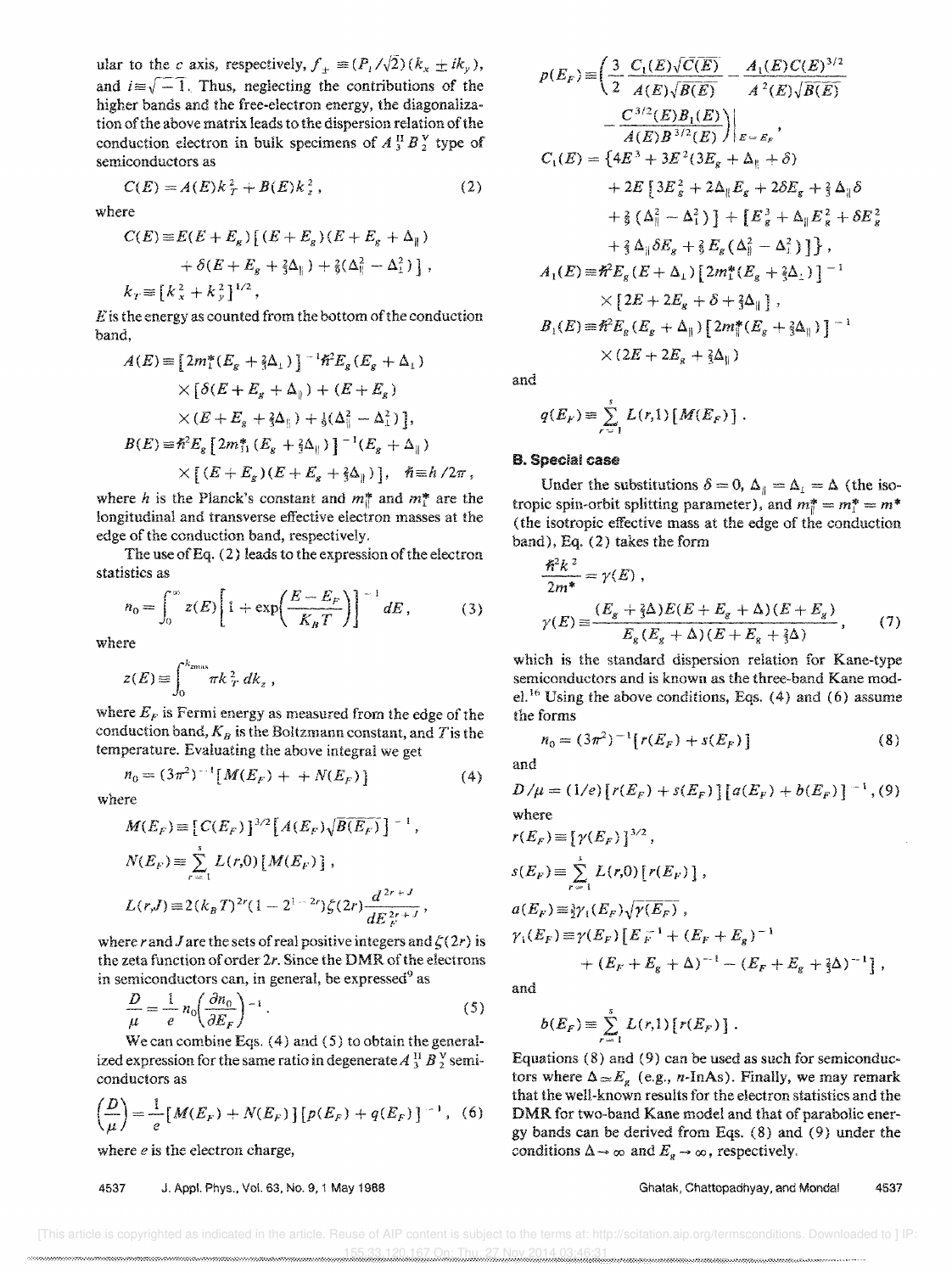### C. Suggested experimental procedure of determining DMR

It is well known that the thermoelectric power of the electrons in semiconductors in the presence of a classically large magnetic field is independent of scattering mechanisms and is given by  $17$ 

$$
G_{\infty} = H_0 / en_0, \tag{10}
$$

where  $H_0$  is the entropy per unit volume. In this context we must note that in the presence of a classically large magnetic field the conditions  $\hbar w_c \ll E_F$  (w<sub>c</sub> is the cyclotron frequency) and  $w_c \tau \gg 1$  ( $\tau$  is the relaxation time) must be obeyed<sup>17</sup>; otherwise, the density-of-states function will be affected.<sup>8</sup> Therefore, Eq. (10) is valid under the two aforementioned inequalities. Following Tsidilkovski,<sup>17</sup> Eq. (10) can be expressed as

$$
G_{\infty} = \left(\frac{\pi^2 K_B^2 T}{3 e n_0}\right) \left(\frac{\partial n_0}{\partial E_F}\right). \tag{11a}
$$

Thus, combining Eqs.  $(11a)$  and  $(4)$  we get

$$
D/\mu = (\pi^2 K_B^2 T)/3e^2 G_{\infty} \ . \tag{11b}
$$

Since the classically large magnetic field does not alter the density-of-states function,<sup>8</sup> the DMR in the presence of classically large magnetic field will therefore be equal to the same ratio in the absence of that field. Thus, we can experimentally determine DMR for any arbitrary dispersion relation by knowing  $G_{\infty}$ , which is an easily measurable experimental parameter.<sup>18</sup>

#### **III.** RESULTS AND DISCUSSION

For  $n\text{-}Cd_3As_2$  using Eqs. (4) and (6) and taking the parameters<sup>11,13</sup>  $E_{g} = 0.095 \text{ eV}, \Delta_{\parallel} = 0.24 \text{ eV}, \Delta_{\perp} = 0.29 \text{ eV},$  $m_{\parallel}^* = 0.03$   $m_0$ ,  $m_{\perp}^* = 0.04$   $m_0$ ,  $\delta = 0.085$  eV, and  $T = 4.2$  K we have computed the DMR as a function of the electron concentration as shown in Fig. 1 in which the same dependence is also plotted by using  $(11b)$  and taking the experimental values of the thermoelectric power of the electrons in  $n-\text{Cd}_3\text{As}_2$  in the presence of a classically large magnetic field as given elsewhere.<sup>18</sup> In the same figure the plots corresponding to the degenerate three-band Kane model, twoband Kane model, and that for a parabolic energy band are also shown for the purpose of comparison. Besides, the dotted plot corresponds to  $\delta = 0$ . It appears from the figure that the DMR increases with increasing carrier degeneracy as expected for degenerate semiconductors, and is in good agreement with the suggested experimental method of determining the same ratio for arbitrary dispersion law. Although the DMR also increases nonlinearly with electron concentration in other limiting cases, the rates of increase are different from that in the proposed band model. The classical value of the DMR is  $k_B T/e$  and is equal to 0.36 mV at 4.2 K. This is, therefore, not shown in the same figure as it would be senseless in such a figure.

In recent years, the mobility of the electrons in smallgap semiconductors has been extensively investigated, but the diffusion constant (a very important device parameter which can not be easily experimentally determined) of such materials has relatively been less studied. Thus, the theoreti-



FiG. I. Plot of the DMR as a function of the electron concentration at 4.2 K in degenerate  $n$ -Cd<sub>3</sub>As<sub>2</sub> by using (a) the proposed dispersion relation, (b) the experimental values of the thermoelectric power of the electrons in a classically large magnetic field, (c) three-band Kane model, (d) two-band Kane model. and (e) isotropic parabolic energy bands. The dotted line corresponds to  $\delta = 0$ .

cal results of our paper will be useful in determining the diffusion constants even for parabolic energy bands. Although the many-body effects, the formation of band tails in degenerate semiconductor, and the variation of the diffusion constant with the concentration gradient<sup>6</sup> have not been considered in the theoretical formation, this simplified analysis exhibits the basic features of the DMR in degenerate semiconductors and the agreement between the theory and the suggested experimental method of determining the same ratio becomes rather significant in spite of the above simplications. Finally, it can be stated that the basic purpose of this paper is not solely to investigate the DMR in  $A_3^H B_2^V$  semiconductors but also to formulate the generalized carrier statistics by including the various types of anisotropies in the energy spectrum since the various electronic properties and the analytical formulation of different important physical parameters in semiconductors are based on the temperaturedependent carrier statistics in such materials.

- <sup>1</sup>G. D. Hatchel and A. E. Ruchli, IEEE Trans. Electron Devices ED-15, 437 (1968).
- <sup>2</sup>T. I. Kamins and R. S. Muller, Solid-State Electron. 10, 423 (1967).
- <sup>3</sup>G. G. Emch, J. Math. Phys. 14, 1775 (1973).
- <sup>4</sup>R. Kubo, J. Phys. Soc. Jpn. 12, 539 (1957).
- 5H. Kroemer, IEEE Trans. Electron Devices ED-25, 850 (1978); S. T. H. Abidiand S. N. Mohammad, Solid-State Electron. 27,1153 (1984); S. N. Biswas and K. P. Ghatak, Phys. Status Solidi B 137, K175 (1986); A. N. Chakravarti, K. P. Ghatak, K. K. Ghosh, and H. M. Mukherjee, Phys. Status Solidi B 118, 843 (1983).
- <sup>6</sup>P. T. Landsberg, Eur. J. Phys. 2, 213 (1981); J. Appl. Phys. 56, 1119, *(1984); ibid.* 1696 (1984).
- <sup>7</sup>A. N. Chakravarti, K. P. Ghatak, A. Dhar, K. K. Ghosh, and S. Ghosh, Appl. Phys. A 26,165 (1981).
- "B. R. Nag, *Electron Transport in Compound Semiconductors* (Springer, Berlin, 1980).

4538 J. Appl. Phys., Vol. 63, No.9, 1 May 1988

Ghatak, Chattopadhyay, and Mandai 4538